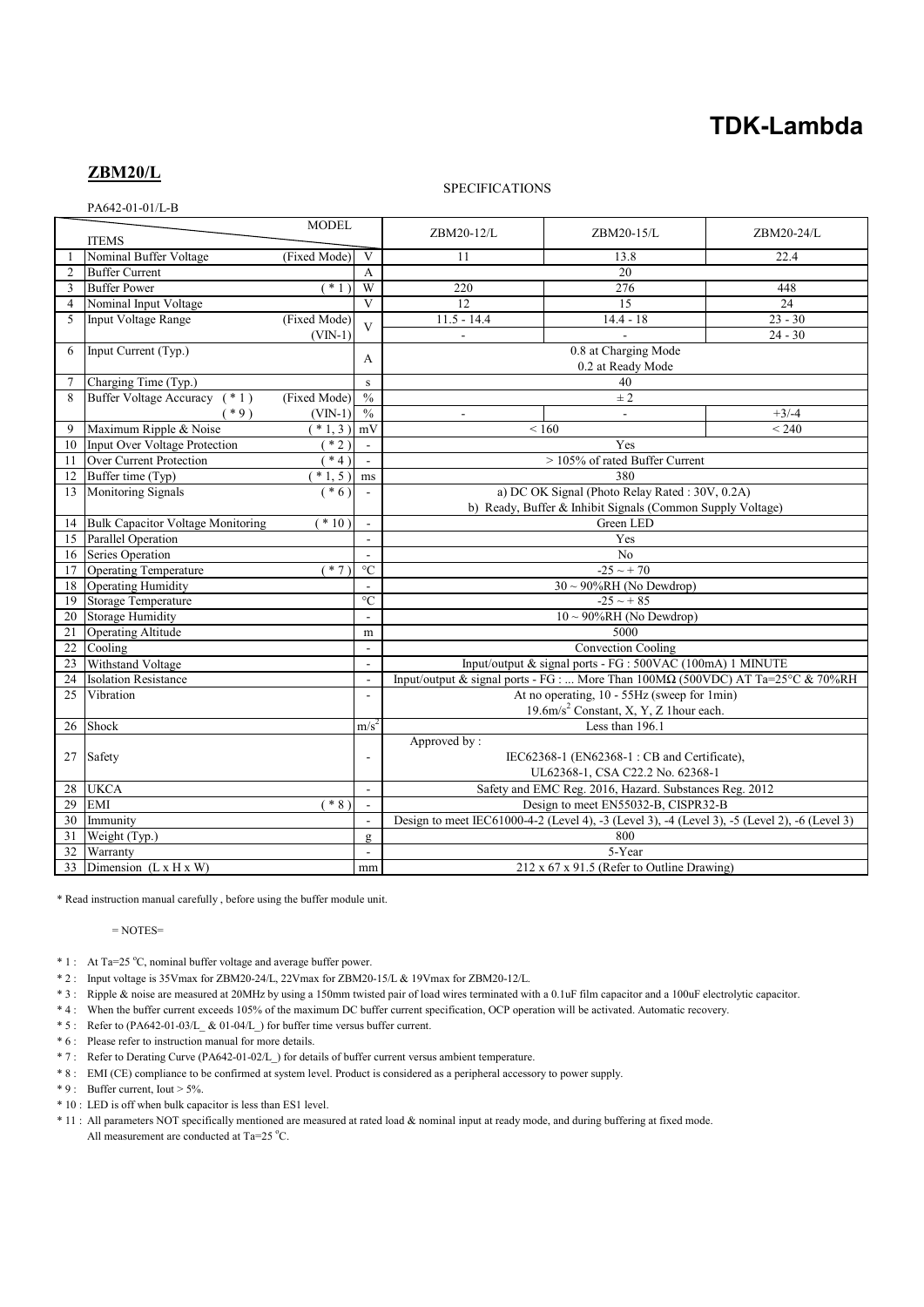# **ZBM20/L**

# DERATING CURVE FOR BUFFER CURRENT VERSUS AMBIENT TEMPERATURE

PA642-01-02/L

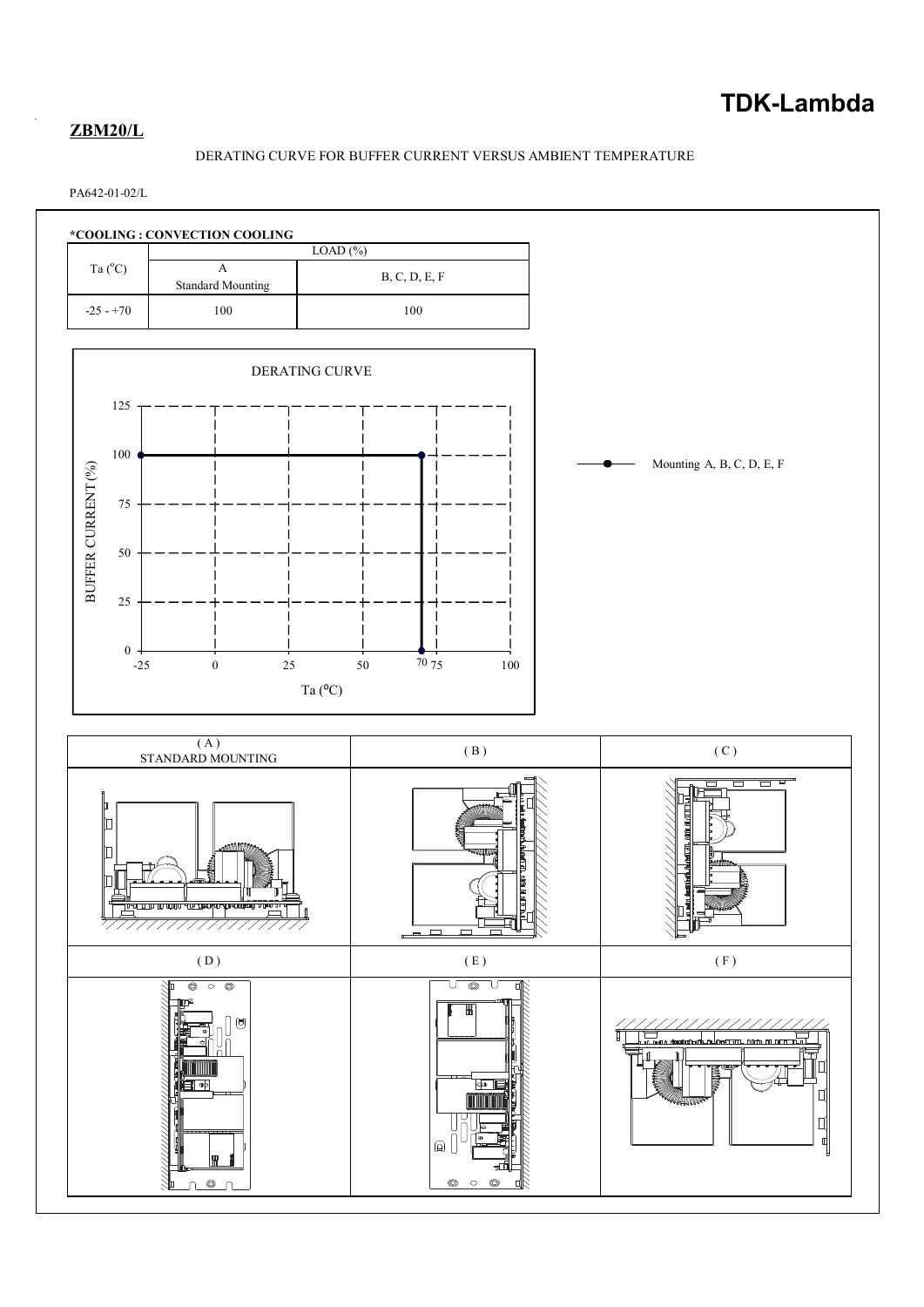# **TDK-Lambda**

# **ZBM20/L**

# BUFFER TIME VERSUS BUFFER CURRENT

# PA642-01-03/L

\*Note : Ta=25⁰C and initial capacitance.

# **ZBM20-24/L**

### **FIXED Mode and Nominal Buffer Voltage**





#### **VIN-1 and Maximum Buffer Voltage**



a) Buffer time :  $0 - 2 \sec$  b) Buffer time for small buffer current :  $2 - 18 \sec$